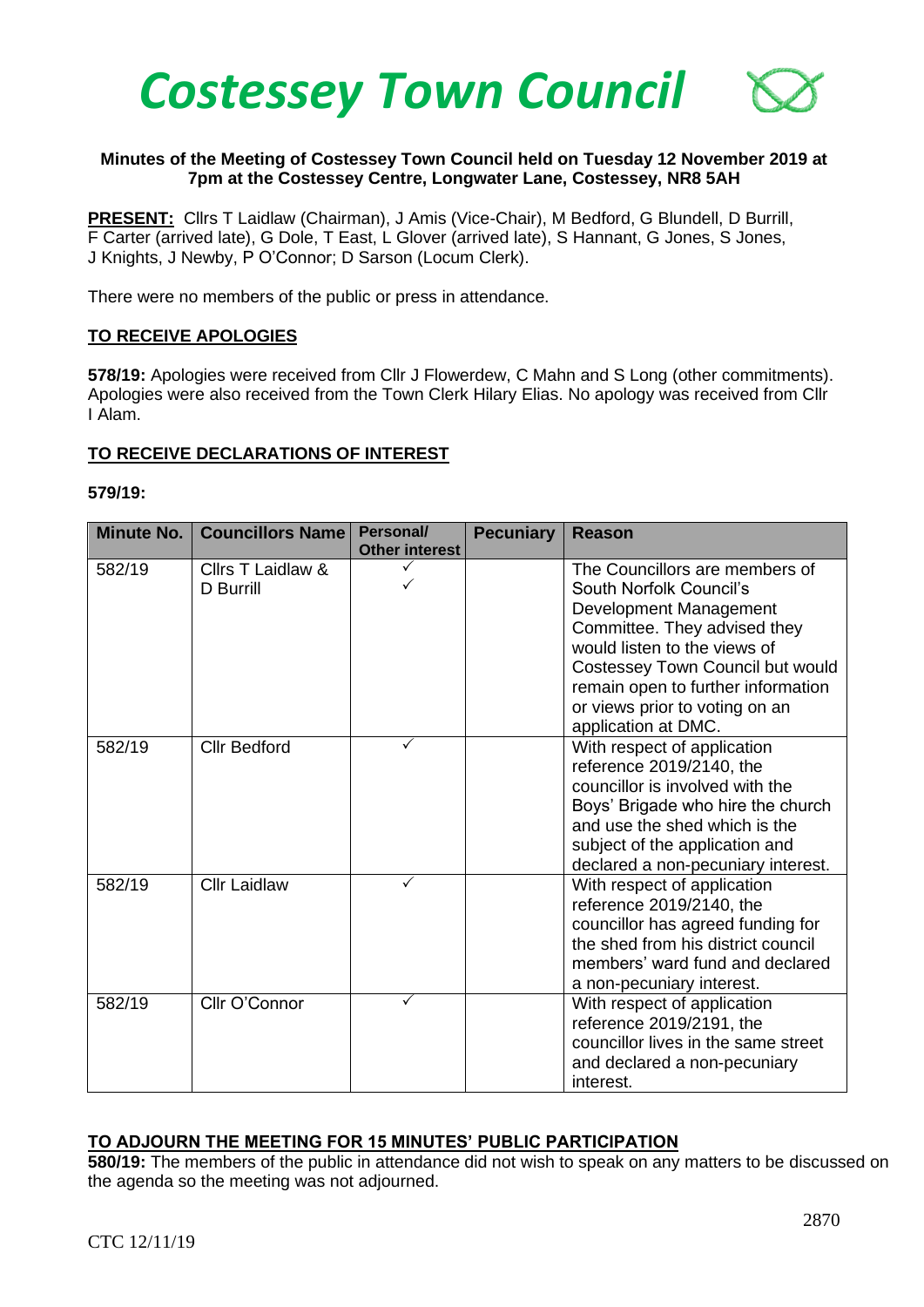**581/19:** Councillor Glover entered the meeting at 7.10pm

# **TO MAKE RECOMMENDATIONS ON PLANNING APPLICATIONS AND CONSULTATIONS, AND RECEIVE INFORMATION ON APPEALS & OTHER PLANNING MATTERS**

## **582/19: a) Planning applications for consideration:**

- i) 2019/2139: Dr A Rattan Beech Cottage, Townhouse Road, NR8 5BS Conversion of outbuildings to annexe, including extensions and alterations to main dwelling – by 25 Nov 2019. This application appears to be acceptable subject to a survey for bats and other endangered species - **APPROVE**
- ii) 2019/2140: Mr P Burnett Baptist Church Hall, The Street, NR8 5DB Removal of old shed and erection of new - by 21 November 2019. This application appears to be acceptable – **APPROVE** (Councillors Bedford and Laidlaw abstained)
- iii) 2019/2163: Mr & Mrs Minns 7 Highlow Road, NR5 0HP Garage conversion with pitched roof and new bay windows to front of dwelling - by 21 November 2019. This application appears to be acceptable – **APPROVE**
- iv) 2019/2182: Pets at Home Unit B Alex Moorhouse Way, NR5 0JT Proposed advertisements – by 22 November This application appears to be acceptable – **APPROVE**
- v) 2019/2191: Sparkes, 54 Gunton Lane, NR5 0AG Erection of a single storey front and rear extension - by 25 November 2019. This application appears to be acceptable – **APPROVE** (Councillor O'Connor abstained)

### **583/19: THE DATE OF THE NEXT FULL COUNCIL MEETING** was confirmed **as TUESDAY 26 November 2019 at 7pm in the Costessey Centre, NR8 5AH**

# **EXCLUSION OF THE PRESS AND PUBLIC**

**584/19:** Councillors considered whether to pass a resolution to exclude the press and public from the meeting under the Public Bodies (Admissions to Meetings) Act 1960.

**It was RESOLVED to exclude the press and public from the meeting under the Public Bodies (Admissions to Meetings) Act 1960 on the grounds that it is not in the public interest to disclose discussion on the items below**

# **THE FOLLOWING ITEM WAS HEARD IN CONFIDENCE / BELOW THE LINE**

**585/19:** It was noted that the complaints which Council were to consider at this meeting have been withdrawn within the last two hours. However, it is still proposed that this meeting review the process for managing complaints against staff and the Council's disciplinary and grievance policies to ensure appropriate procedures are in place in case of future complaints being received.

**586/19:** Copies of the guidance received from Personnel Advice & Solutions Ltd were tabled and councillors were given time to read the information

**587/19:** Councillor Carter entered the meeting at 7.35pm

**588/19:** The situation where a Full Council meeting was required to be called to consider these complaints against officers (now withdrawn), is because the Finance, Budget and Staffing committee (F, B & S) does not have formal delegated authority and therefore the decision-making powers to handle staff disciplinary matters. On professional advice, therefore, this meeting was called to set procedures in motion. The written recommendations from the HR advisor were tabled at the meeting.

**589/19:** It was recommended that the Council give consideration to giving full delegated power to the F, B & S Committee and to also consider setting up a Staffing Sub-Committee to delegate all staffing matters to.